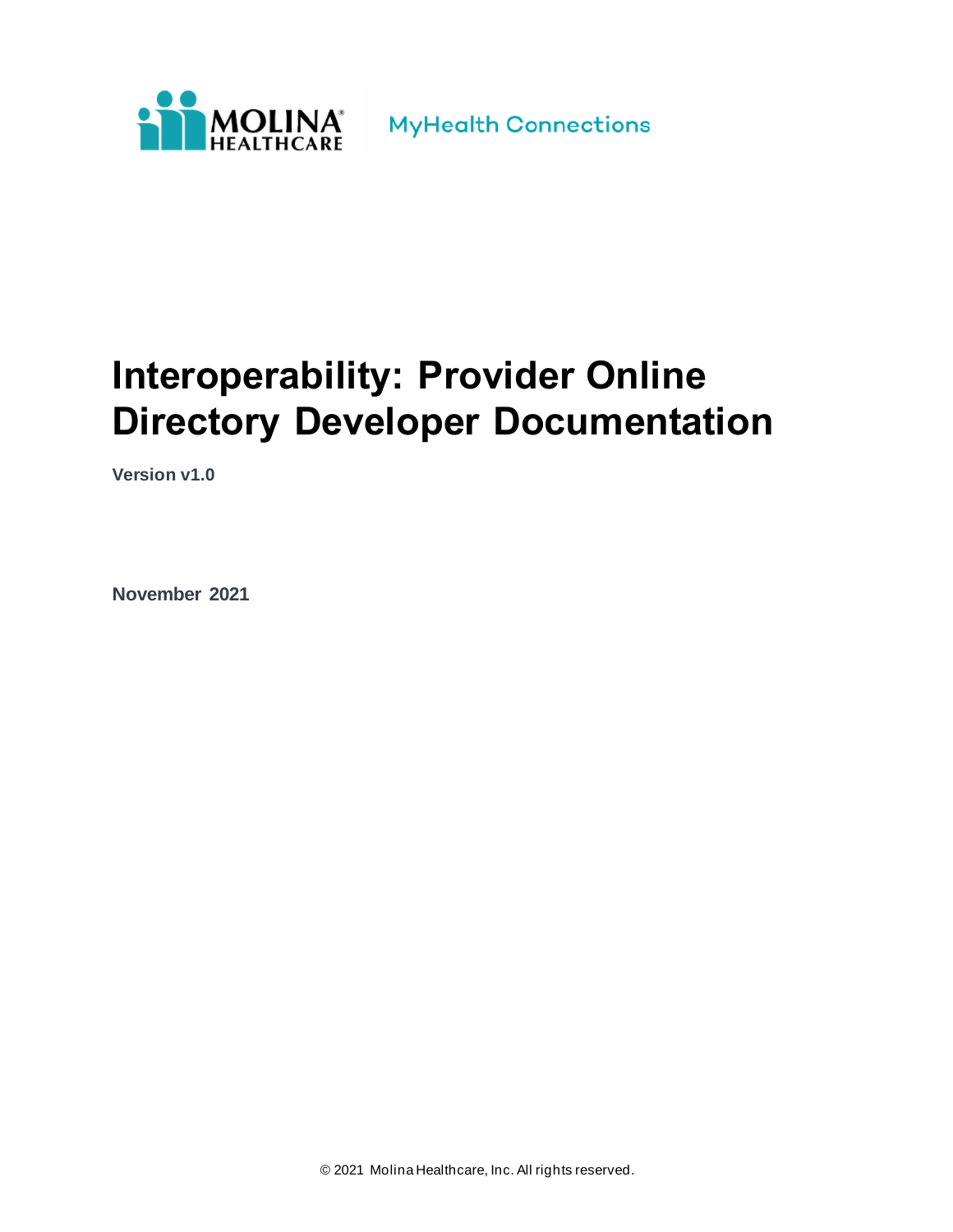# **Provide Online Directory Developer Documentation**

The Provider Online Directory API's solution will be largely based on the implementation guides recommended by CMS. The below are the links to the Implementation Guides and the Solution Attributes used in the POD implementation.

## **1.Implementation Guides**

#### **1.1 Argonaut Implementation Guide**

<http://www.fhir.org/guides/argonaut/pd/>

The Argonaut project Provider Directory guide is based upon the **FHIR STU3 API** and contains the foundation for a robust provider directory. It describes the use cases and search expectations for finding a practitioner or organization. It outlines the key data elements for any provider directory and basic query guidance. The components developed in this guide are intended to provide a foundation for a central or distributed Provider or Healthcare Directory. Additional work flow components and elements may be required for a particular implementation.

There is some information that we have referenced from the overall API structure and resources

#### **1.2 Davinci Implementation Guide**

The Payer Data Exchange (PDex) IG:

#### <http://build.fhir.org/ig/HL7/davinci-pdex-plan-net/index.html>

This implementation guide defines a FHIR interface to a health insurer's insurance plans, their associated networks, and the organizations and providers that participate in these networks. Publication of this data through a standard FHIR-based API will enable third parties to develop applications through which consumers and providers can query the participants in a payer's network that may provide services that address their health care needs.

Although there are multiple types and sources of providers' directories, including provider organizations (i.e., a hospital listing all its physicians), government (i.e., listing of providers in Medicare), payers (i.e., a health plan's provider network), and third-party entities (such as vendors that maintain provider directories), **the focus of this implementation guide is on Payer Provider Directories**

#### **1.3 The PDex Payer Network (or Plan-Net) Implementation Guide**

The PDex Payer Network (or Plan-Net) Implementation Guide is based on the [Validated Healthcare](http://hl7.org/fhir/uv/vhdir/2018Sep/index.html)  [Directory Implementation Guide \(VHDir IG\)](http://hl7.org/fhir/uv/vhdir/2018Sep/index.html), an international standard.

The Validated Healthcare Directory Implementation Guide (VHDir IG) is based on F[HIR Version 4.0.](http://hl7.org/fhir/2018Sep/) It was developed in cooperation with the Office of the National Coordinator for Health Information [Technology](http://www.healthit.gov/newsroom/about-onc) (ONC) and [Federal Health Architecture \(FHA\)](https://www.healthit.gov/policy-researchers-implementers/federal-health-architecture-fha) with guidance from HL7 International, the Patient Administration Workgroup, and the HL7 US Realm Steering Committee.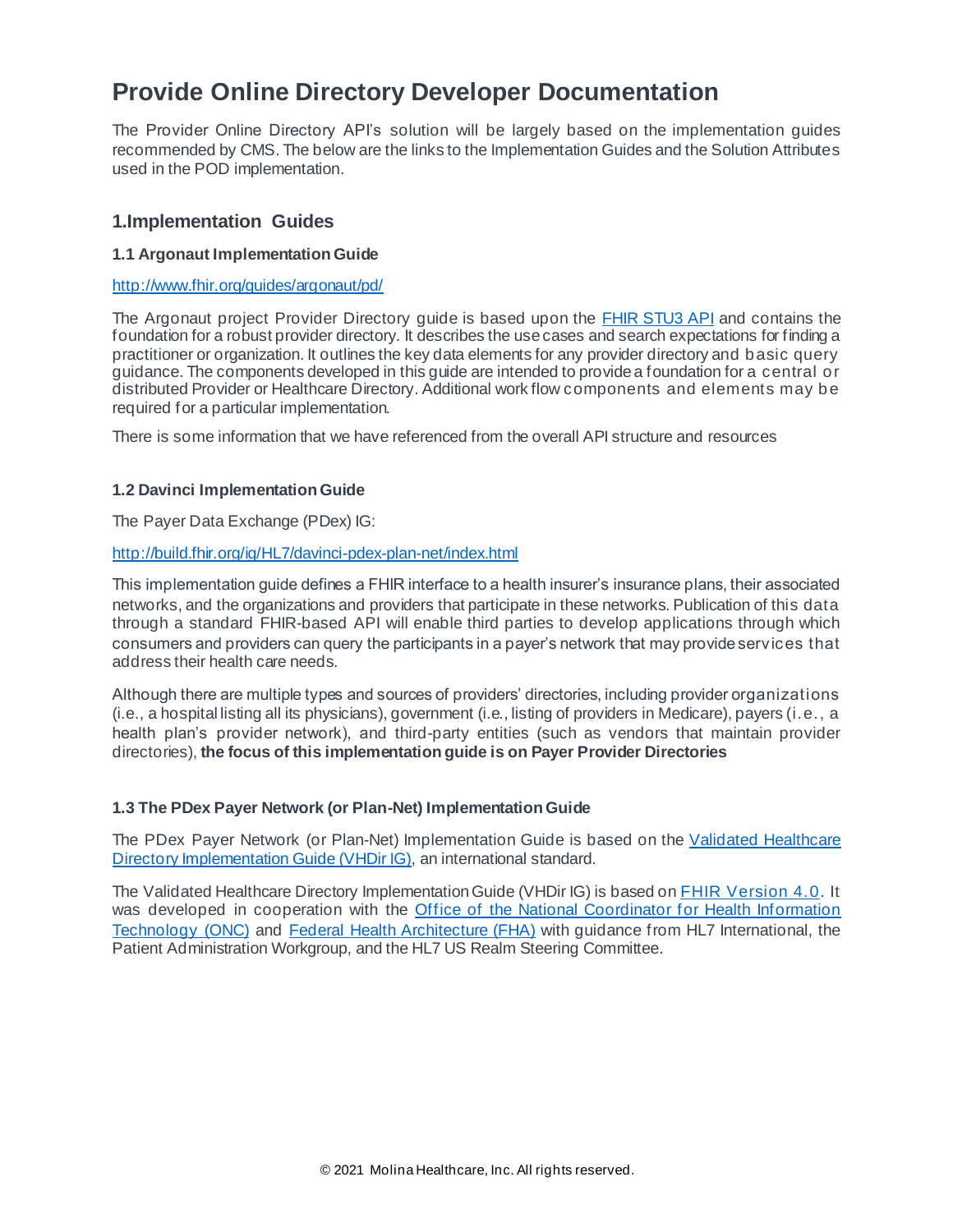# **2.Solution Attributes**

| <b>Name</b>          | <b>Definition</b>                                                                                                                                                                                                                                                                                                                                                                                                    | <b>Link to FHIR Documentation</b>                                                                                 |
|----------------------|----------------------------------------------------------------------------------------------------------------------------------------------------------------------------------------------------------------------------------------------------------------------------------------------------------------------------------------------------------------------------------------------------------------------|-------------------------------------------------------------------------------------------------------------------|
| Practitioner<br>Role | Roll up of Practitioner<br>Elements<br><b>Practitioner Role represents</b><br>the relationship between a<br>Practitioner network,<br>Practitioner Group, Location<br>and list of Speciality/ies                                                                                                                                                                                                                      | http://hl7.org/fhir/us/davinci-pdex-plan-<br>net/2020Feb/profiles.html                                            |
| Practitioner         | Professional Name:<br><b>First Name</b><br>Last Name<br>Middle Name<br>$\bullet$<br>Suffix<br>$\bullet$<br>Provider Degree<br>$\bullet$                                                                                                                                                                                                                                                                              | http://hl7.org/fhir/us/davinci-pdex-plan-<br>net/2020Feb/StructureDefinition-plannet-<br><b>Practitioner.html</b> |
| Network              | See Organization<br>Networks are treated as a<br>type of organization<br>Network is always wrapped<br>up into Organization Affiliation<br>and cannot be individually<br>queried                                                                                                                                                                                                                                      | http://hl7.org/fhir/us/davinci-pdex-plan-<br>net/2020Feb/StructureDefinition-plannet-<br>Network.html             |
| Organization         | Group Association displays<br>here<br>Note: Organization refers to<br>the Practice Name, Group<br>Name in this use case                                                                                                                                                                                                                                                                                              | http://hl7.org/fhir/us/davinci-pdex-plan-<br>net/2020Feb/StructureDefinition-plannet-<br>Organization.html        |
| Location             | <b>Location Address:</b><br>Address line 1<br>Address line 2<br>$\bullet$<br><b>Address Suite</b><br>City<br>$\bullet$<br><b>State</b><br>Zip<br><b>Phone Number</b><br>One of the following location<br>name is included in the name<br>field of the location resource<br><b>Office Name</b><br>$\bullet$<br><b>Location Name</b><br>$\bullet$<br><b>Practice Name</b><br>$\bullet$<br><b>DBA Name</b><br>$\bullet$ | http://hl7.org/fhir/us/davinci-pdex-plan-<br>net/2020Feb/StructureDefinition-plannet-<br>Location.html            |
| Organization         | May also be thought of as a<br>Managing Organization. In                                                                                                                                                                                                                                                                                                                                                             | http://hl7.org/fhir/us/davinci-pdex-plan-                                                                         |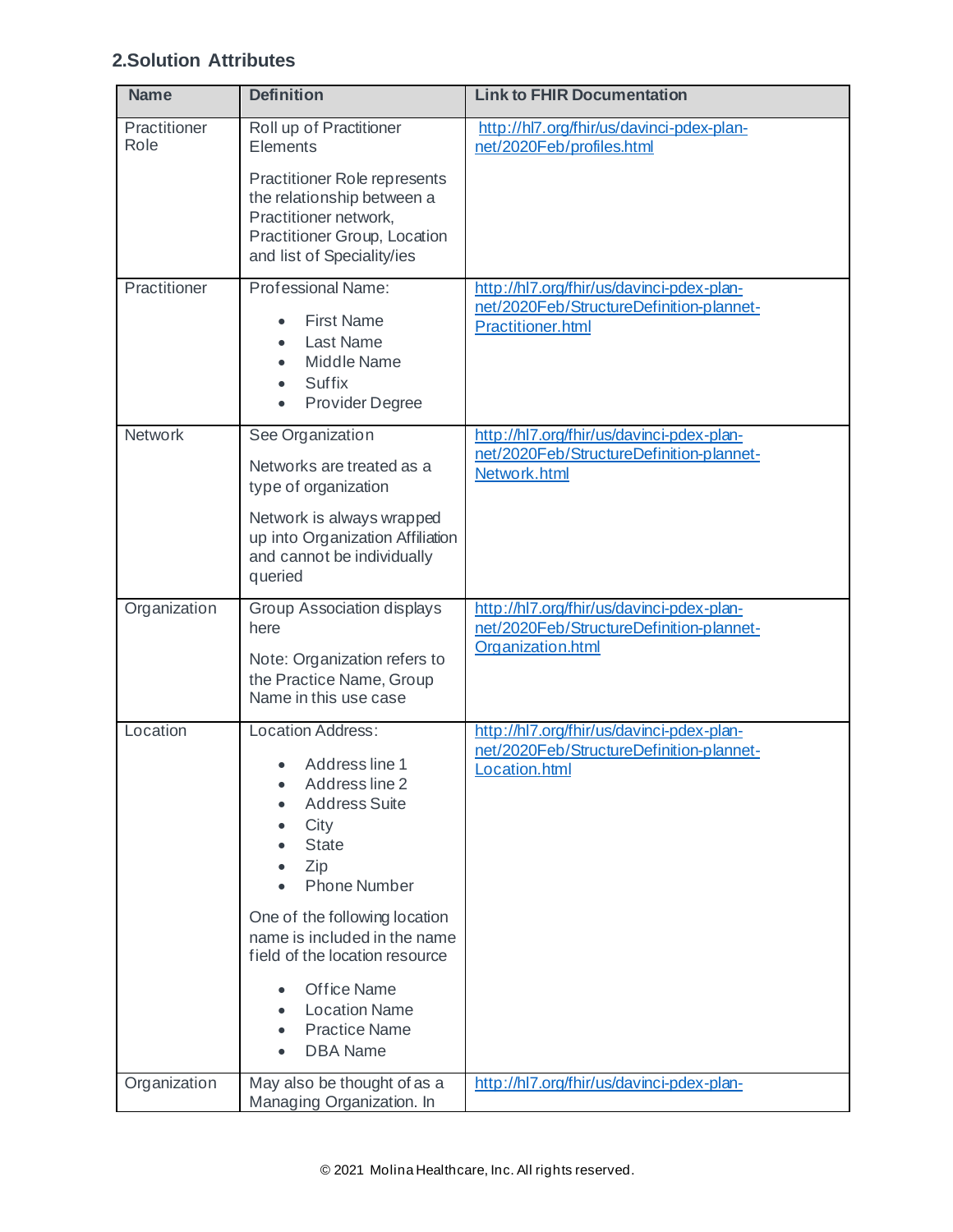|                             | the case of a practice, it may<br>be an overarching health<br>system                                                                                                                                                                          | net/2020Feb/profiles.html                                                                                                                                                                                                                                                                                                                                         |
|-----------------------------|-----------------------------------------------------------------------------------------------------------------------------------------------------------------------------------------------------------------------------------------------|-------------------------------------------------------------------------------------------------------------------------------------------------------------------------------------------------------------------------------------------------------------------------------------------------------------------------------------------------------------------|
| Organization<br>Affiliation | Roll up of all facility items<br>This can represent any<br>affiliation between two<br>organizations<br>Organization affiliation<br>represents the relationship<br>between a Facility, Network,<br>Location and list of healthcare<br>services | http://hl7.org/fhir/us/davinci-pdex-plan-<br>net/2020Feb/profiles.html<br>Example(s)<br>https://davinci-plan-net-<br>ri.logicahealth.org/fhir/OrganizationAffiliation/plannet-<br>organizationaffiliation-<br>165d1fee65647e3fcf52235ad/history/1? pretty=true<br>https://davinci-plan-net-<br>ri.logicahealth.org/fhir/Location/plannet-location-<br>PCY-0009122 |

# **3. Provider Online Directory – Profiles and Resources Supported**

The below grid shows the list of profiles and resources that are currently supported in the respective Sandbox and Production environments for the Provider Online Directory API.

## **3.1 Profiles - Sandbox Vs Production**

| S. No          | <b>IG Profiles</b>       | <b>POD - Sandbox</b> | <b>POD - Production</b> |
|----------------|--------------------------|----------------------|-------------------------|
|                | Endpoint                 | Yes                  | No                      |
| 2              | HealthcareService        | <u>No</u>            | <b>No</b>               |
| Ι3             | <b>InsurancePlan</b>     | Yes                  | No                      |
| 4              | Location                 | Yes                  | Yes                     |
| $\overline{5}$ | <b>Network</b>           | <b>No</b>            | No                      |
| 6              | Organization             | Yes                  | Yes                     |
| Γ7             | Organization Affiliation | Yes                  | Yes                     |
| 8              | Practitioner             | Yes                  | Yes                     |
| l9             | <b>Practitioner Role</b> | Yes                  | Yes                     |

# **3.2 Resources - Sandbox Vs Production**

| S. No          | <b>Profiles</b>                 | <b>POD - Sandbox</b> | <b>POD - Production</b> |
|----------------|---------------------------------|----------------------|-------------------------|
|                | Location                        | name                 | name                    |
|                |                                 | identifier           | <b>Not Supported</b>    |
|                |                                 | profile              | <b>Not Supported</b>    |
|                |                                 | address-postalcode   | address-postalcode      |
|                |                                 | address              | address                 |
|                |                                 | <b>Not Supported</b> | address-state           |
|                |                                 | <b>Not Supported</b> | address-city            |
|                |                                 | <b>Not Supported</b> | id                      |
|                |                                 |                      |                         |
| $\overline{2}$ | <b>Organization Affiliation</b> | network              | network                 |
|                |                                 | specialty            | specialty               |